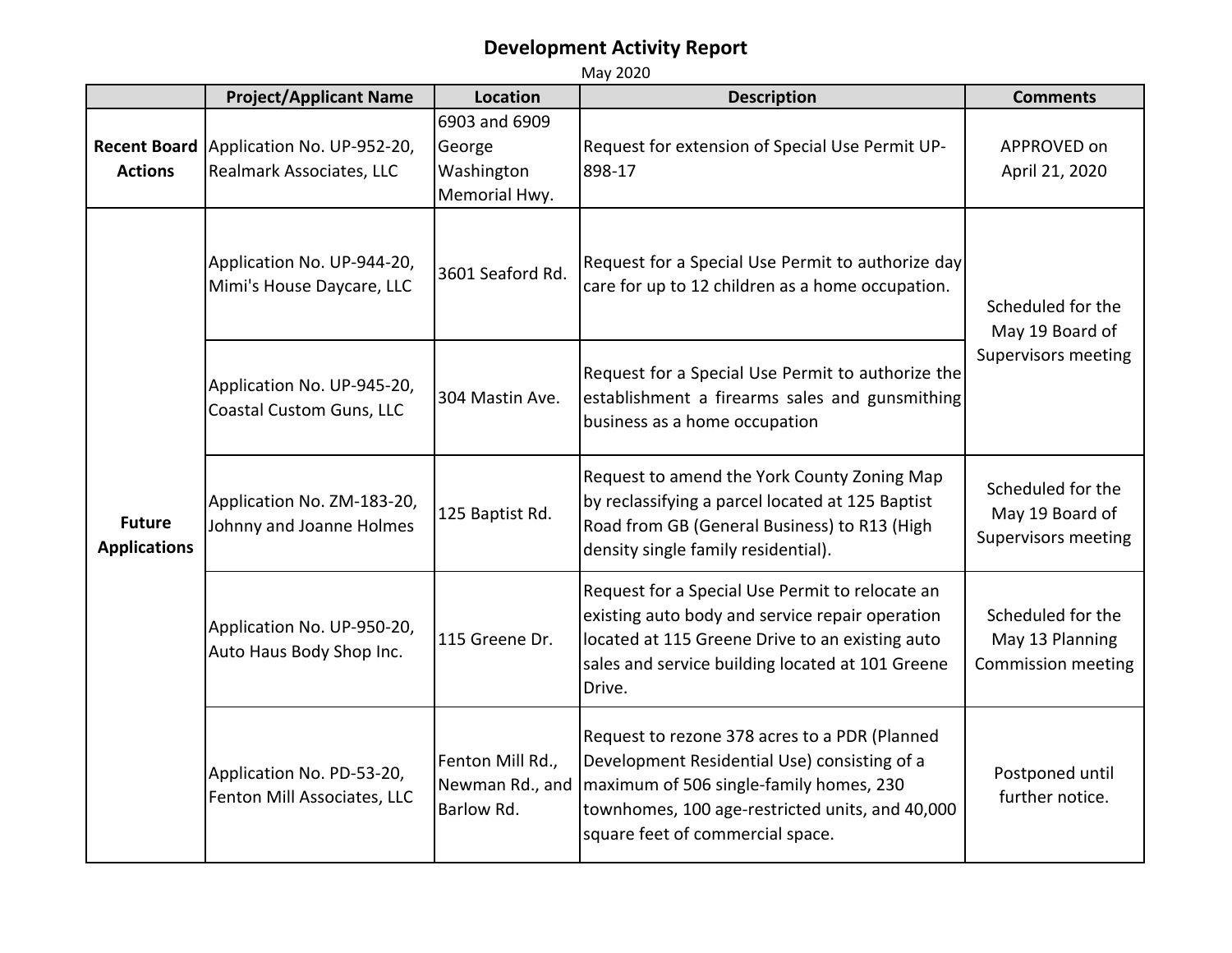|                                       | <b>Project/Applicant Name</b>                                                             | <b>Location</b>                            | <b>Description</b>                                                                                                                                                                                                                                         | <b>Comments</b>                    |
|---------------------------------------|-------------------------------------------------------------------------------------------|--------------------------------------------|------------------------------------------------------------------------------------------------------------------------------------------------------------------------------------------------------------------------------------------------------------|------------------------------------|
| <b>Future</b><br><b>Applications</b>  | Application No. PD-54-20,<br><b>Build Senior Living LLC</b>                               | 1320 Rickett Rd.                           | Request for a Special Use Permit to authorize an<br>Assisted Living and Memory Care Facility<br>consisting of 89 units located on 6.7 acres<br>currently zoned PD (Planned Development) at<br>120 Reserve Way.                                             | Postponed until<br>further notice. |
| <b>Site Plans</b><br><b>Approved</b>  | Four Seasons Apartments,<br>Clubhouse Addition,<br>Amendment #1                           | 122 Pinewood<br>Crescent                   | The site work will consist of the demolition of the<br>tennis courts and the covered area for mail<br>boxes, the construction of the clubhouse, the<br>relocation of the covered area for the mail boxes,<br>and the installation of proposed landscaping. | Approved on April 14,<br>2020      |
| <b>Site Plans</b><br><b>Submitted</b> | Denbigh Boulevard and<br>Independence Intersection<br>Improvements (Huntington<br>Pointe) | Denbigh and<br>Independence<br>Blvd.       | Denbigh Boulevard and Independence Boulevard<br>Intersection Improvements                                                                                                                                                                                  | Submitted on April 1,<br>2020      |
|                                       | Carstar Collision Center (fka<br>Aero Colours Auto Body<br>Repair and Paint Shop)         | 7700 George<br>Washington<br>Memorial Hwy. | New building and parking for Auto Body Repair<br>and Paint.                                                                                                                                                                                                | Submitted on April 1,<br>2020      |
|                                       | <b>Kelton Station Townhomes</b>                                                           | 206 Lightfoot Rd.                          | This project consists of 32 townhome units and<br>associated parking, water and sewer, storm<br>sewer and stormwater management facilities.                                                                                                                | Submitted on April 13,<br>2020     |
|                                       | Perry Junction (fka Busch<br>Industrial Park, Lot 3A-1A)                                  | 130 Stafford Ct.                           | This project consists of the development of an<br>office warehouse building and associated<br>infrastructure.                                                                                                                                              | Submitted on April 21,<br>2020     |
|                                       | <b>Powell Plantation Sewage</b><br><b>Pump Station and Force</b><br>Main                  | 409 Waller Mill<br>Rd.                     | Sewage Pump Station and Force Main to serve<br>Powell Plantation Subdivision.                                                                                                                                                                              | Submitted on April 22,<br>2020     |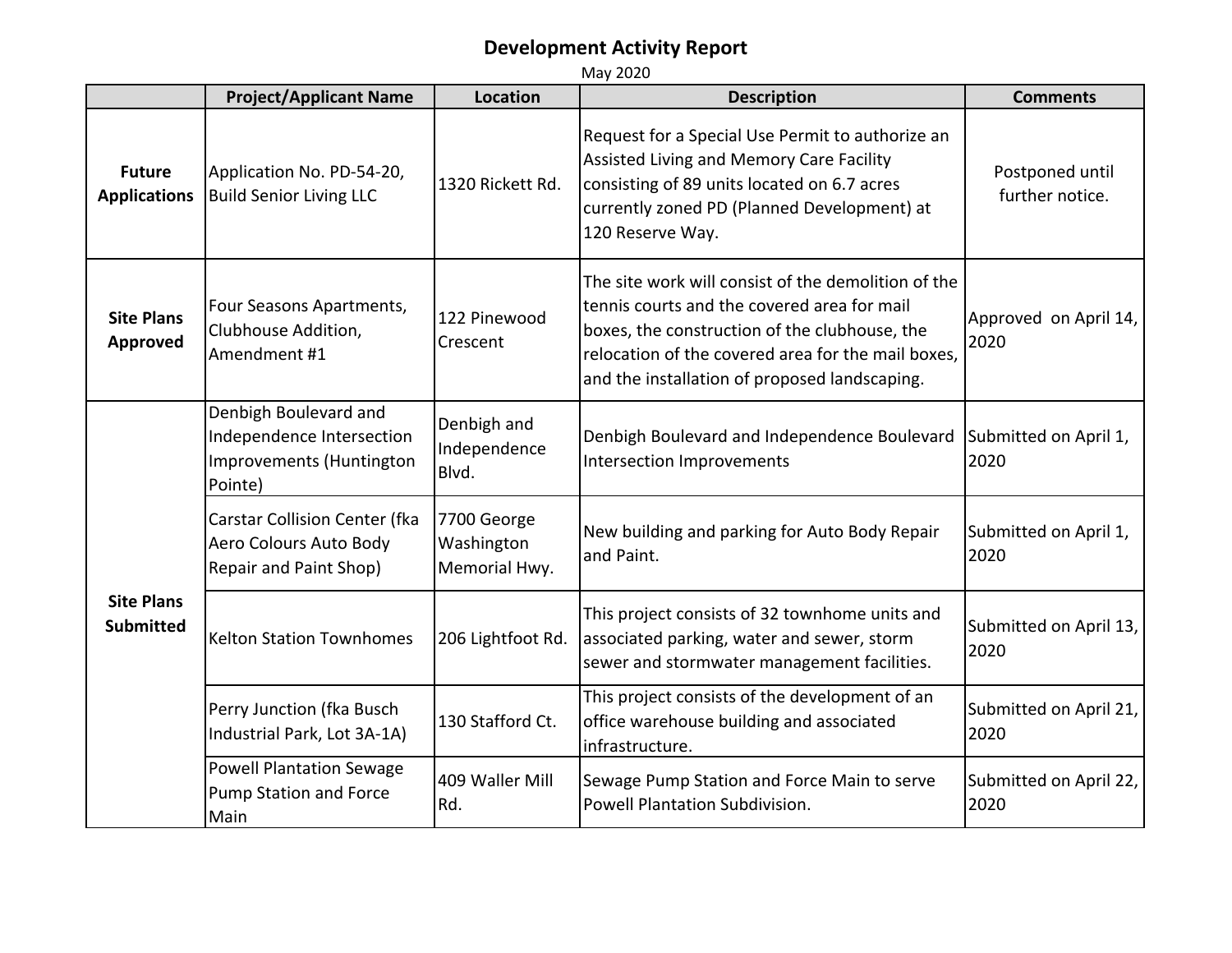|                                                        | <b>Project/Applicant Name</b>                                                                                                                                                                                                                                                             | <b>Location</b>           | <b>Description</b>                                                                                                                                                                                                                                                                                                                                                      | <b>Comments</b>               |
|--------------------------------------------------------|-------------------------------------------------------------------------------------------------------------------------------------------------------------------------------------------------------------------------------------------------------------------------------------------|---------------------------|-------------------------------------------------------------------------------------------------------------------------------------------------------------------------------------------------------------------------------------------------------------------------------------------------------------------------------------------------------------------------|-------------------------------|
| <b>Site Plans</b><br><b>Submitted</b>                  | Yorktown Crescent,<br>Amendment #1                                                                                                                                                                                                                                                        | 3100 Fort Eustis<br>Blvd. | Revising an approved plan by creating a Phase 2,<br>Blocks 1 and 8 portion of the project, and revising Submitted on April 28,<br>the proposed storm drainage collection and BMP 2020<br>treatment system for this revised phase only.                                                                                                                                  |                               |
| <b>Subdivision</b><br><b>Plans</b><br><b>Approved</b>  | Caulfield Manor, Phase I<br>Amendment                                                                                                                                                                                                                                                     | 1337 Penniman<br>Rd.      | This plan amends approved #201900166 which is<br>a 29 lot, subdivision with associated utilities and<br>stormwater management practices. The lot<br>layout has been amended for new residential<br>units while maintaining the same number of lots.<br>Additionally, the approved Dry Pond has been<br>amended to a Wet Pond of the same relative size<br>and location. | Approved on April 21,<br>2020 |
| <b>Subdivision</b><br><b>Plans</b><br><b>Submitted</b> | Family Subdivision of the<br>Property of The John D. and<br>Beverlye R. Earley Joint Trust<br>Being Parcel 3 Boundary Line<br>Adjustment Between the<br>Property of Robert W. &<br>Barbara L. Green and Harry<br>K. & Hope L. Carraway and<br>John D. & Beverlye R. Earley,<br><b>TRS</b> | 215 Walters Ln.           | 2 lot single family residential development<br>(family subdivision).                                                                                                                                                                                                                                                                                                    | Submitted on April 6,<br>2020 |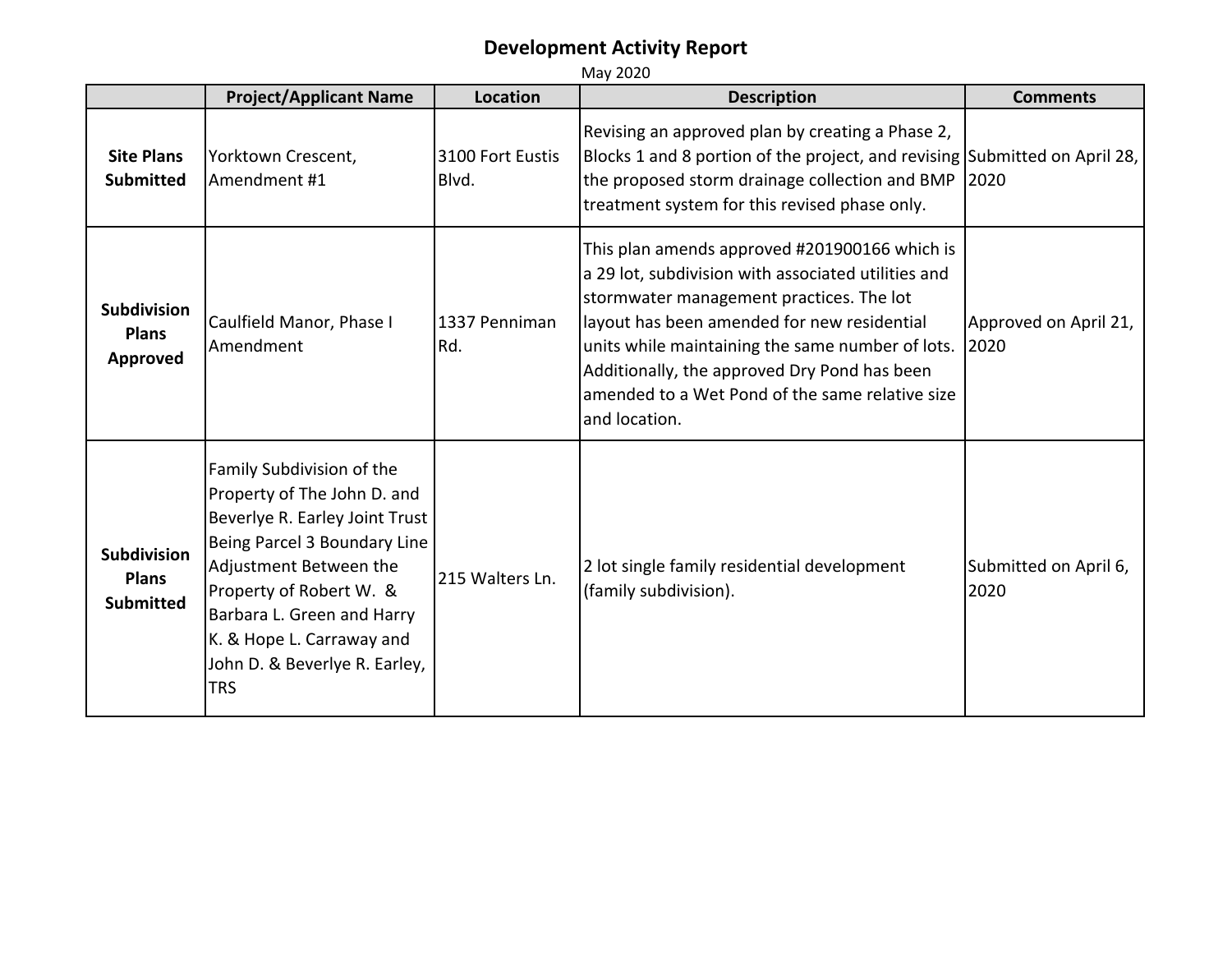|                                                        | <b>Project/Applicant Name</b>                                                                                                                                    | Location               | <b>Description</b>                                                                                                                                                                                                                                                                                                                                                      | <b>Comments</b>                |
|--------------------------------------------------------|------------------------------------------------------------------------------------------------------------------------------------------------------------------|------------------------|-------------------------------------------------------------------------------------------------------------------------------------------------------------------------------------------------------------------------------------------------------------------------------------------------------------------------------------------------------------------------|--------------------------------|
| <b>Subdivision</b><br><b>Plans</b><br><b>Submitted</b> | Caulfield Manor, Phase I<br>Amendment                                                                                                                            | 1337 Penniman<br>Rd.   | This plan amends approved #201900166 which is<br>a 29 lot, subdivision with associated utilities and<br>stormwater management practices. The lot<br>layout has been amended for new residential<br>units while maintaining the same number of lots.<br>Additionally, the approved Dry Pond has been<br>amended to a Wet Pond of the same relative size<br>and location. | Submitted on April 9,<br>2020  |
|                                                        | Boundary Line Adjustment of<br>the Property of Ascension of 114 Palace Ln. &<br>Our Lord Byzantine Church<br>Eparchy of Passaic New<br>Jersey and Snow-Wood, LLC | 133 Waller Mill<br>Rd. | 2 lot Boundary Line Adjustment                                                                                                                                                                                                                                                                                                                                          | Submitted on April 20,<br>2020 |
|                                                        | Caulfield Manor, Phase II                                                                                                                                        | 1343 Penniman<br>Rd.   | Phase II of the Caulfield Manor Residential<br>Development consists of an additional 18 lots<br>with provided utilities and stormwater<br>management practices.                                                                                                                                                                                                         | Submitted on April 22,<br>2020 |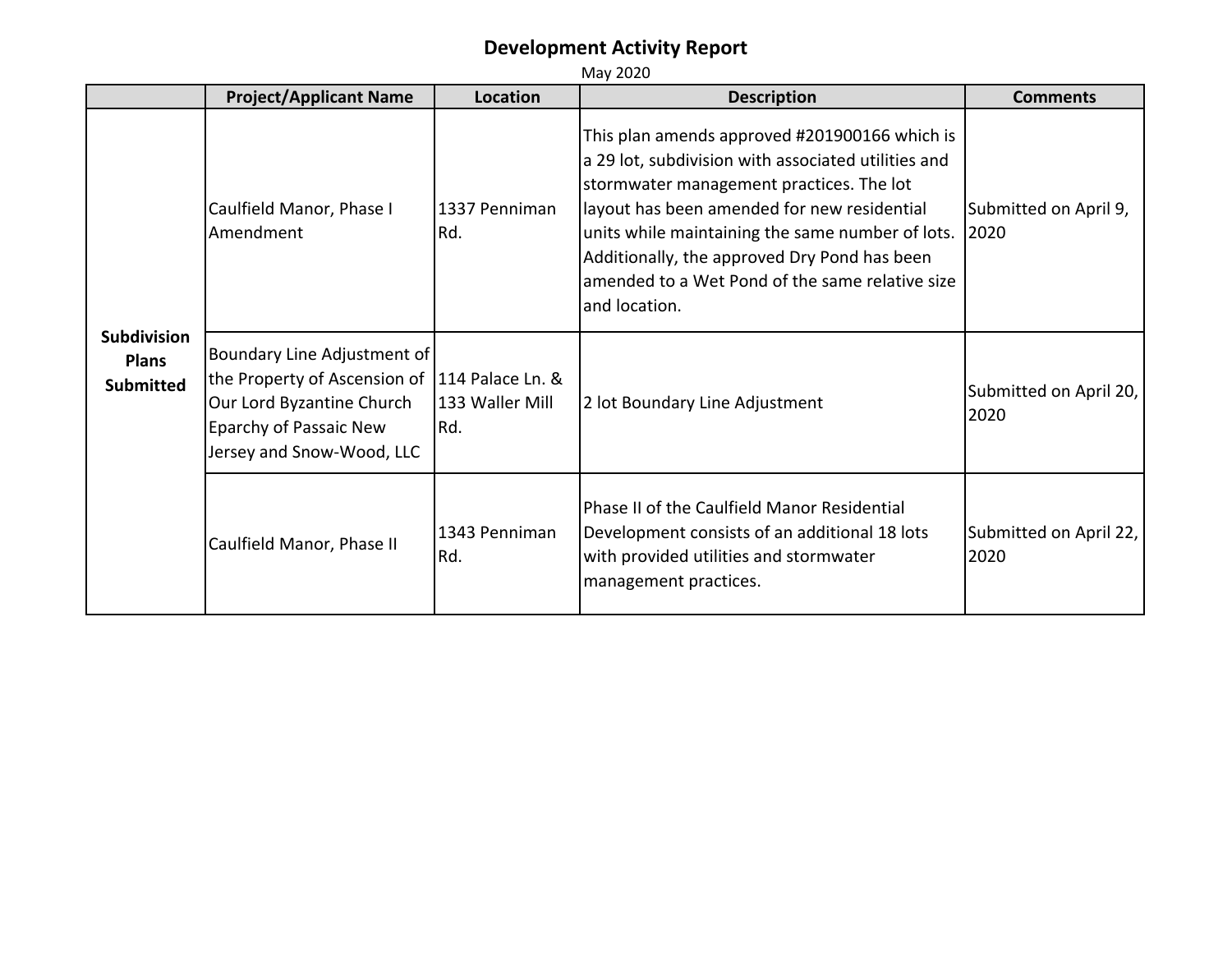|                                                        | <b>Project/Applicant Name</b>                          | <b>Location</b>                | <b>Description</b>                                                                                                                                                                                                                                                                                                                                                                                                                                                                                                                                                                                                                                                                                                                                                                                                                                                                          | <b>Comments</b>                    |
|--------------------------------------------------------|--------------------------------------------------------|--------------------------------|---------------------------------------------------------------------------------------------------------------------------------------------------------------------------------------------------------------------------------------------------------------------------------------------------------------------------------------------------------------------------------------------------------------------------------------------------------------------------------------------------------------------------------------------------------------------------------------------------------------------------------------------------------------------------------------------------------------------------------------------------------------------------------------------------------------------------------------------------------------------------------------------|------------------------------------|
| <b>Subdivision</b><br><b>Plans</b><br><b>Submitted</b> | Rose Hill, Amendment                                   | 1400 Baptist Rd.               | R13 Cluster Subdivision consisting of 242 lots,<br>public streets, clubhouse and amenities. This<br>post approval plan revision consists of the<br>following changes: 1) The clubhouse and pool<br>were redesigned and enlarged 2) The play park<br>and picnic shelter were relocated adjacent to the<br>clubhouse 3) The clubhouse parking area was<br>enlarged to add parking (parking increased from<br>35 spaces to 66) 4) An access drive off Saddle Run<br>was added 5) Street name Dump Truck Lane was<br>deleted in favor of Rose Hill Court 6) Rear yard<br>concrete swales were deleted and drainage<br>basins were added 7) Trails were relocated in<br>accordance with plans previously provided to<br>reduce impacts on wooded areas 8)Clearing<br>limits revised to eliminate narrow tree save areas<br>and include areas that need to be cleared for<br>franchise utilities. | Submitted on April 29,<br>2020     |
|                                                        | Moore Driveway Addition                                | 1711 Old York-<br>Hampton Hwy. | Land disturbance of 0.18 acres                                                                                                                                                                                                                                                                                                                                                                                                                                                                                                                                                                                                                                                                                                                                                                                                                                                              | Issued on April 17,<br>2020        |
| Land<br><b>Disturbance</b><br><b>Permits</b>           | Ewell Industrial Impound Lot                           | 5676 Mooretown<br>Rd.          | Land disturbance of 0.63 acres                                                                                                                                                                                                                                                                                                                                                                                                                                                                                                                                                                                                                                                                                                                                                                                                                                                              | Issued on April 23,<br>2020        |
|                                                        | <b>MCR Properties</b>                                  | 614 Cook Rd.                   | Land disturbance of 1.52 acres                                                                                                                                                                                                                                                                                                                                                                                                                                                                                                                                                                                                                                                                                                                                                                                                                                                              | Issued on April 28,<br>2020        |
|                                                        | HYDC Actions Application No. HYDC-172-20 425 Water St. |                                | Request approval of the design and architectural<br>features of a new building proposed to replace<br>the existing Dockmaster Building and Public<br>Restrooms.                                                                                                                                                                                                                                                                                                                                                                                                                                                                                                                                                                                                                                                                                                                             | Postponed until<br>further notice. |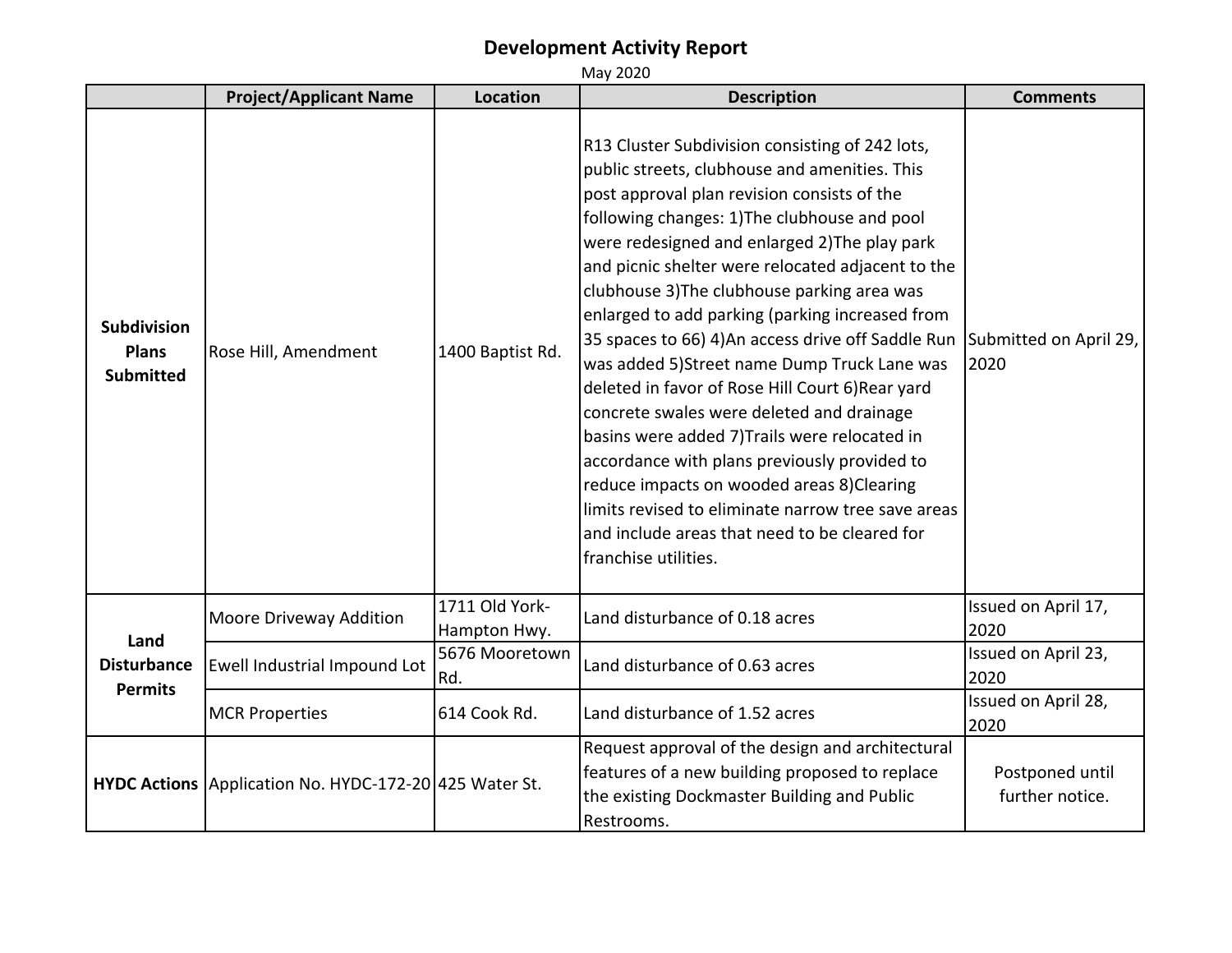| From:               | Whittaker, Gail                                                                                       |
|---------------------|-------------------------------------------------------------------------------------------------------|
| Sent:               | Friday, May 8, 2020 3:04 PM                                                                           |
| Subject:            | York County Update 5/8/2020: Tax Bills Mailed; Businesses Urged to Flush                              |
|                     | Water Pipes; Enhanced Customer Service Request Portal Launching; Election                             |
|                     | Information; Tourism Update                                                                           |
| <b>Attachments:</b> | 2020-046.pdf; Parks and Recreation Rick Smethurst parking.jpg; Yorktown                               |
|                     | Market Drive Thru.jpg; Tourism Development Jessica Wauhop parking<br>terrace.jpg; hand sanitizing.jpg |

May 8, 2020

### **Bills for Taxes Mailed; Due Date is June 25**

• The Treasurer has mailed tax bills for the first half of 2020 and several citizens have already paid them online at [www.yorkcounty.gov/treasurer.](www.yorkcounty.gov/treasurer) To encourage taxpayers to pay online, the Board of Supervisors waived credit card convenience fees at its April 21 meeting. Also available online are "how to" guides for creating a pin/password and bill pay. To assist taxpayers during this difficult time, reduced penalties and interest on late tax and utility billing payments until September 30 were also approved by the Board. If you have any questions, please email the Treasurer's office at [treas@yorkcounty.gov](mailto:treas@yorkcounty.gov).

### **Board of Supervisors Meeting**

• The Board of Supervisors May 5 meeting was held remotely. This meeting was a work session. The Board approved the proposed FY2021 budget, Calendar Year 2020 tax rates, FY2021-FY2026 Capital Improvement Program, Designation of Real Property Tax for School Purposes, and County Code Amendment re: Ambulance Transport Fees. Meeting details are available here. The recorded meeting is available to view at [www.yorkcounty.gov/tv.](www.yorkcounty.gov/tv) The next meeting is May 19 and this will also be held remotely with phone lines available to record citizen comments.

### **Businesses Closed Due to COVID-19 are Urged to Flush Water Pipes**

• Directors of Hampton Roads' water utilities and health department officials advise business owners and operators who closed or evacuated buildings due to COVID-19 to thoroughly flush their establishment's plumbing systems before reopening. These practices are recommended for schools, daycares, lodging, offices, places of worship, event venues, retail, libraries, museums, restaurants, gyms, healthcare and other facilities which have remained closed during the COVID-19 shutdown.

When water is not used, the disinfectant in the water dissipates over time. Without chlorinated water flowing through the pipes for an extended period, microorganisms can grow in water pipes, fixtures and tanks. Prolonged water stagnation also can diminish the normal, protective scale on interior pipe walls.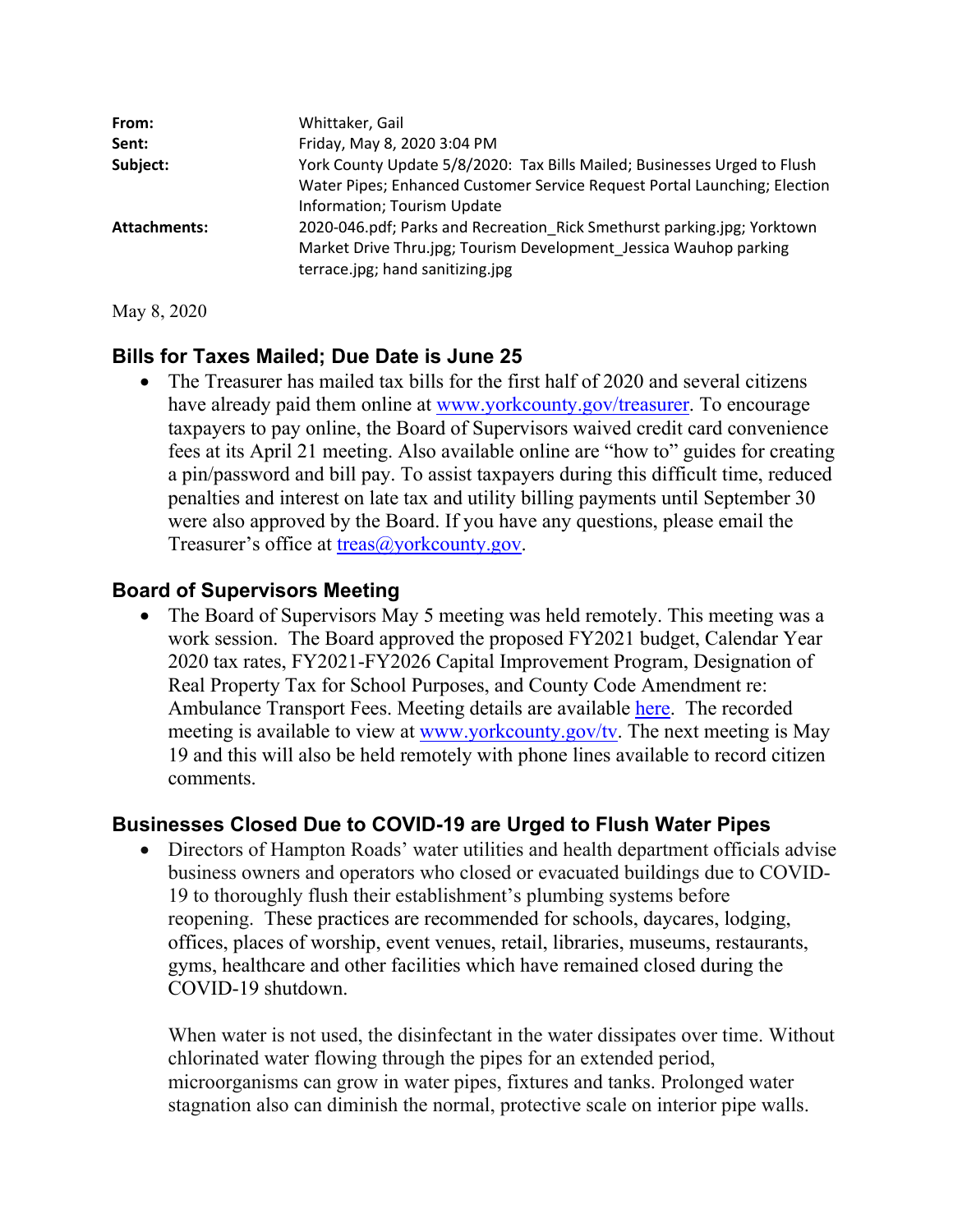Without the protective scale, metal from the piping may dissolve into the water. During the flushing process, stagnant, existing water is replaced with fresh water, which has been continually treated and monitored by the region's water utilities throughout the COVID pandemic. Instructions are available at <www.yorkcounty.gov/pw>and [www.hrpdc.gov/buildingflushing.](www.hrpdc.gov/buildingflushing)

### **County Launching Customer Service Request Portal**

 Beginning Monday, May 11, York County's enhanced Customer Service Request Portal will be active and able to accept inspection requests from builders/contractors and provide a more user-friendly online system for citizens to request assistance and to track the status of those requests. For more information, read the press release here.

#### **Election Information**

- **There is no May election in York County.**
- **The deadline to register to vote in the June 23 primary—or to update your address or other registration information—is Tuesday, May 26. Absentee voting for the election began on May 8.** Absentee voting is available for those who are concerned about going to their polling place because of COVID-19, will be out of their precinct on June 23, are unable to go to their polling place because of an illness or disability, and those who otherwise qualify to vote an absentee ballot. The deadline to **apply to vote absentee online or by mail or email is 5 p.m. on Tuesday, June 16**. The deadline to **apply to vote absentee in person is 5 p.m. on Saturday, June 20**. In order to accommodate those who wish to vote absentee in person, the Registrar's Office will be open Monday through Friday, 8:30 a.m. to 5 p.m. and Saturday, June 20, from 9 a.m. to 5 p.m. For additional information about absentee voting, including whether a witness is required, visit [www.yorkcounty.gov/voting.](www.yorkcounty.gov/voting)

### **July 4th Decisions Made in Light of Impacts from COVID-19**

 The health crisis, along with the severity of the financial impacts from the COVID-19 pandemic, have forced the County to continue making operational reductions now and into the next fiscal year. This includes the difficult decision to cancel the July 4th fireworks and parade. While public restrictions on large gatherings may very well be relaxed before July 4, financial commitments needed for these events must be made far in advance. The savings to the County budget is very important and necessary at this time.

### **Public Works**

• In a joint effort between the Department of Public Work and the Division of Tourism Development, **three hand sanitizing stations** have been placed in the